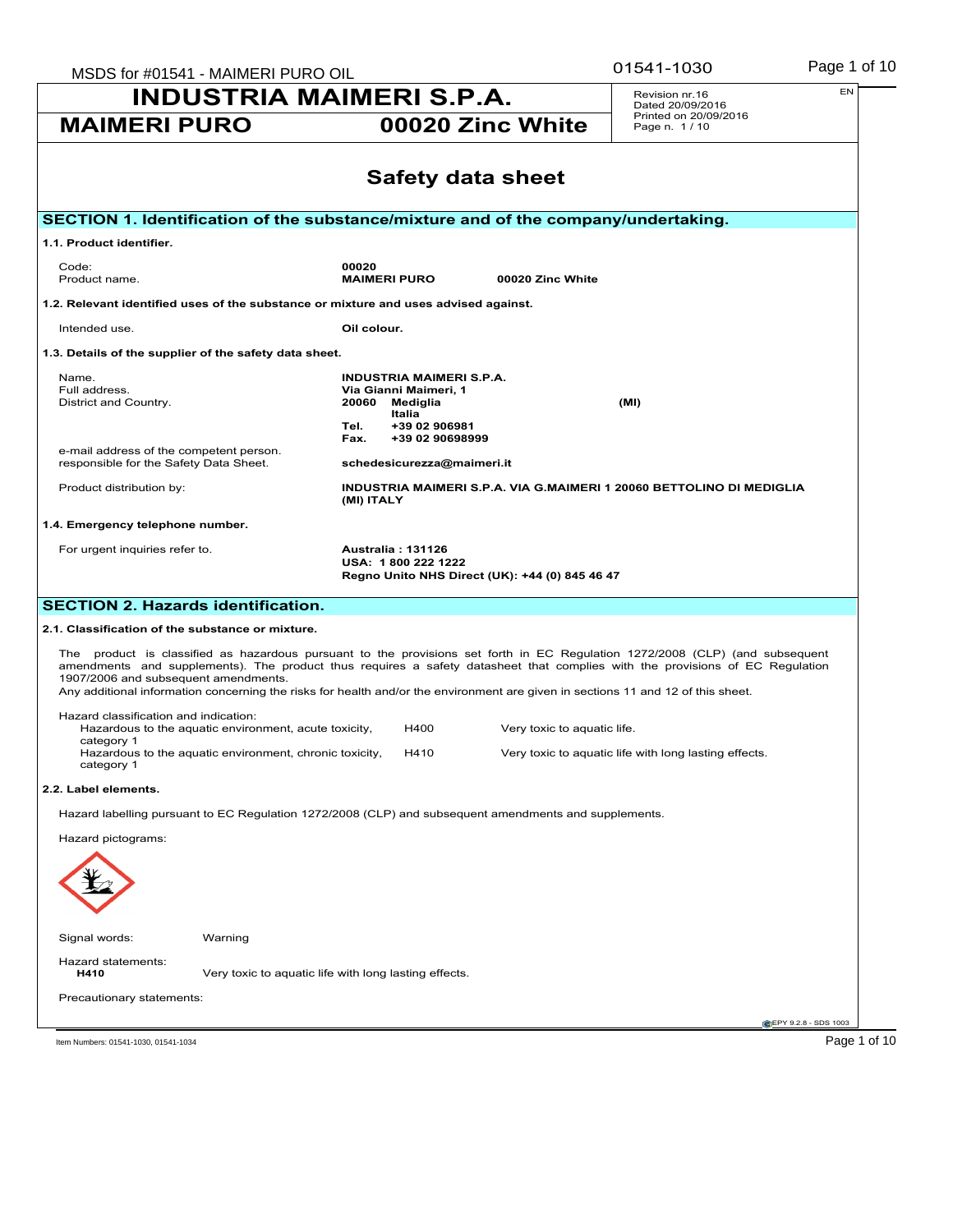| MSDS for #01541 - MAIMERI PURO OIL                                                                                                                            |                                                                                                                                        |  | Page 2 of 10                             |
|---------------------------------------------------------------------------------------------------------------------------------------------------------------|----------------------------------------------------------------------------------------------------------------------------------------|--|------------------------------------------|
|                                                                                                                                                               | INDUSTRIA MAIMERI S.P.A.                                                                                                               |  | EN<br>Revision nr.16<br>Dated 20/09/2016 |
| <b>MAIMERI PURO</b>                                                                                                                                           | 00020 Zinc White                                                                                                                       |  | Printed on 20/09/2016<br>Page n. 2 / 10  |
| <b>SECTION 2. Hazards identification.</b>                                                                                                                     | $\dots/$ >>                                                                                                                            |  |                                          |
|                                                                                                                                                               |                                                                                                                                        |  |                                          |
| P273<br>P391<br>Collect spillage.                                                                                                                             | Avoid release to the environment.                                                                                                      |  |                                          |
| P501                                                                                                                                                          | Dispose of contents / container to in accordance with local and national norms.                                                        |  |                                          |
| 2.3. Other hazards.                                                                                                                                           |                                                                                                                                        |  |                                          |
|                                                                                                                                                               | On the basis of available data, the product does not contain any PBT or vPvB in percentage greater than 0,1%.                          |  |                                          |
| <b>SECTION 3. Composition/information on ingredients.</b>                                                                                                     |                                                                                                                                        |  |                                          |
| 3.1. Substances.                                                                                                                                              |                                                                                                                                        |  |                                          |
| Information not relevant.                                                                                                                                     |                                                                                                                                        |  |                                          |
| 3.2. Mixtures.                                                                                                                                                |                                                                                                                                        |  |                                          |
| <b>Contains:</b>                                                                                                                                              |                                                                                                                                        |  |                                          |
| Identification.<br>$x =$ Conc. %.                                                                                                                             | Classification 1272/2008 (CLP).                                                                                                        |  |                                          |
| <b>ZINC OXIDE</b>                                                                                                                                             |                                                                                                                                        |  |                                          |
| CAS.<br>$74 \le x \le 78$<br>1314-13-2<br>EC.<br>215-222-5                                                                                                    | Aquatic Acute 1 H400 M=1, Aquatic Chronic 1 H410 M=1                                                                                   |  |                                          |
| INDEX. 030-013-00-7                                                                                                                                           |                                                                                                                                        |  |                                          |
| Reg. no.<br>01-2119463881-32-0000                                                                                                                             |                                                                                                                                        |  |                                          |
| DIETHYLENE GLYCOL MONOBUTYL ETHER<br>CAS.<br>112-34-5<br>$0 \le x \le 0.05$                                                                                   | Eye Irrit. $2$ H $319$                                                                                                                 |  |                                          |
| EC.<br>203-961-6                                                                                                                                              |                                                                                                                                        |  |                                          |
| INDEX. 603-096-00-8<br>Distillates (petroleum), hydrotreated light                                                                                            |                                                                                                                                        |  |                                          |
| $64742 - 47 - 8$ $0 \le x < 0.05$<br>CAS.                                                                                                                     | Asp. Tox. 1 H304, Note 4                                                                                                               |  |                                          |
| EC.<br>265-149-8                                                                                                                                              |                                                                                                                                        |  |                                          |
| INDEX. 649-422-00-2<br>1,2,4-TRIMETHYLBENZENE                                                                                                                 |                                                                                                                                        |  |                                          |
| CAS.<br>95-63-6<br>$0 \le x \le 0.05$                                                                                                                         | Flam. Liq. 3 H226, Acute Tox. 4 H332, Eye Irrit. 2 H319, Skin Irrit. 2 H315,                                                           |  |                                          |
|                                                                                                                                                               | STOT SE 3 H335, Aquatic Chronic 2 H411                                                                                                 |  |                                          |
| EC.<br>202-436-9<br>INDEX. 601-043-00-3                                                                                                                       |                                                                                                                                        |  |                                          |
| The full wording of hazard (H) phrases is given in section 16 of the sheet.                                                                                   |                                                                                                                                        |  |                                          |
| <b>SECTION 4. First aid measures.</b>                                                                                                                         |                                                                                                                                        |  |                                          |
| 4.1. Description of first aid measures.                                                                                                                       |                                                                                                                                        |  |                                          |
| problem persists, seek medical advice.                                                                                                                        | EYES: Remove contact lenses, if present. Wash immediately with plenty of water for at least 15 minutes, opening the eyelids fully. If  |  |                                          |
|                                                                                                                                                               | SKIN: Remove contaminated clothing. Rinse skin with a shower immediately. Get medical advice/attention immediately. Wash               |  |                                          |
| contaminated clothing before using it again.                                                                                                                  |                                                                                                                                        |  |                                          |
| immediately.                                                                                                                                                  | INHALATION: Remove to open air. If the subject stops breathing, administer artificial respiration. Get medical advice/attention        |  |                                          |
| doctor.                                                                                                                                                       | INGESTION: Get medical advice/attention immediately. Do not induce vomiting. Do not administer anything not explicitly authorised by a |  |                                          |
| 4.2. Most important symptoms and effects, both acute and delayed.                                                                                             |                                                                                                                                        |  |                                          |
| Specific information on symptoms and effects caused by the product are unknown.<br>For symptoms and effects caused by the contained substances, see chap. 11. |                                                                                                                                        |  |                                          |
|                                                                                                                                                               |                                                                                                                                        |  |                                          |
| 4.3. Indication of any immediate medical attention and special treatment needed.<br>Information not available.                                                |                                                                                                                                        |  |                                          |
| <b>SECTION 5. Firefighting measures.</b>                                                                                                                      |                                                                                                                                        |  |                                          |
| 5.1. Extinguishing media.                                                                                                                                     |                                                                                                                                        |  |                                          |
| SUITABLE EXTINGUISHING EQUIPMENT                                                                                                                              | Extinguishing substances are: carbon dioxide, foam, chemical powder. For product loss or leakage that has not caught fire, water spray |  |                                          |
|                                                                                                                                                               | can be used to disperse flammable vapours and protect those trying to stem the leak.                                                   |  |                                          |

EPY 9.2.8 - SDS 1003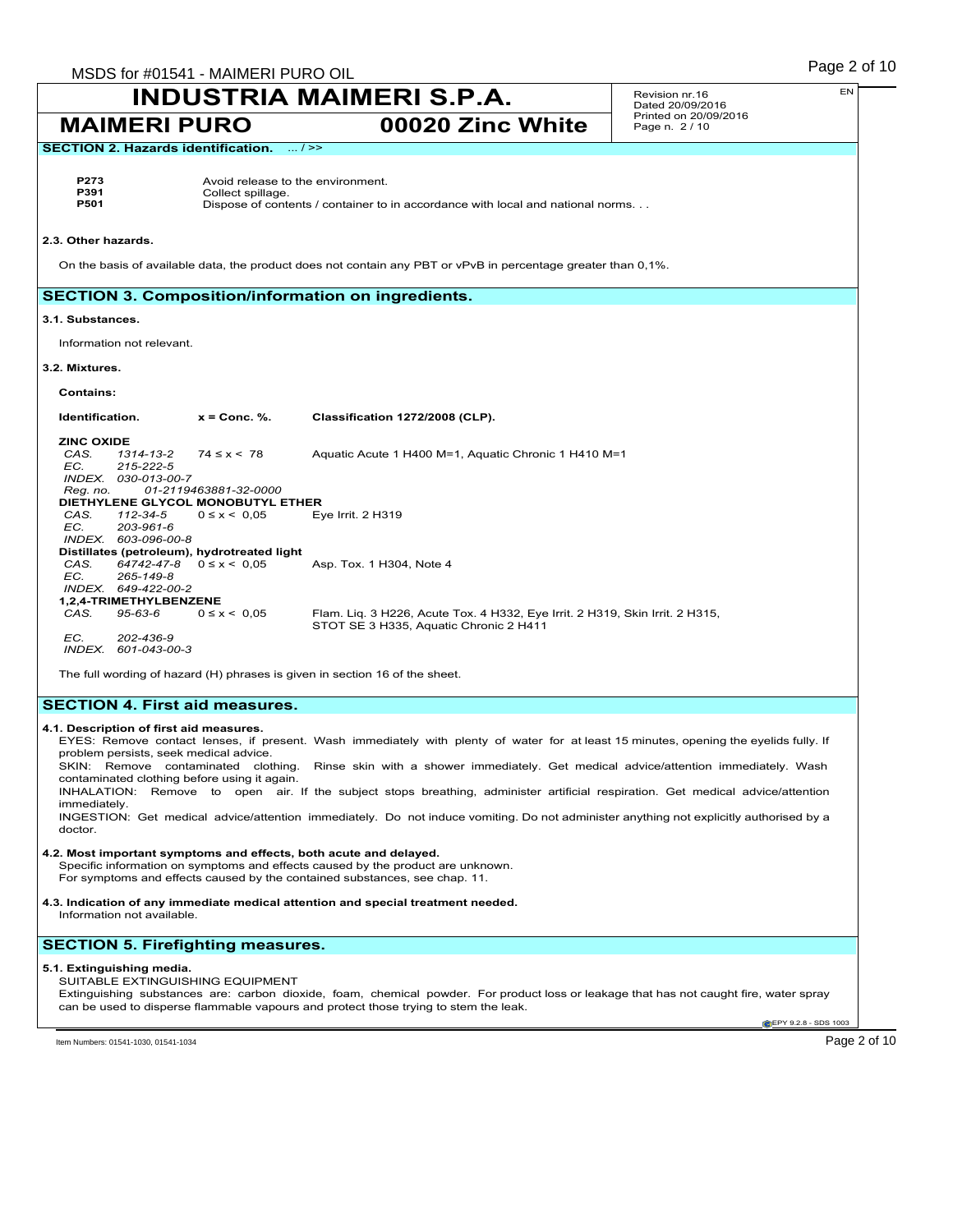**MAIMERI PURO 00020 Zinc White**

Revision nr.16 Dated 20/09/2016 Printed on 20/09/2016 Page n. 3 / 10

**SECTION 5. Firefighting measures.** ... / >>

### UNSUITABLE EXTINGUISHING EQUIPMENT

Do not use jets of water. Water is not effective for putting out fires but can be used to cool containers exposed to flames to prevent explosions.

### **5.2. Special hazards arising from the substance or mixture.**

HAZARDS CAUSED BY EXPOSURE IN THE EVENT OF FIRE

Excess pressure may form in containers exposed to fire at a risk of explosion. Do not breathe combustion products.

### **5.3. Advice for firefighters.**

#### GENERAL INFORMATION

Use jets of water to cool the containers to prevent product decomposition and the development of substances potentially hazardous for health. Always wear full fire prevention gear. Collect extinguishing water to prevent it from draining into the sewer system. Dispose of contaminated water used for extinction and the remains of the fire according to applicable regulations. SPECIAL PROTECTIVE EQUIPMENT FOR FIRE-FIGHTERS

Normal fire fighting clothing i.e. fire kit (BS EN 469), gloves (BS EN 659) and boots (HO specification A29 and A30) in combination with self-contained open circuit positive pressure compressed air breathing apparatus (BS EN 137).

### **SECTION 6. Accidental release measures.**

### **6.1. Personal precautions, protective equipment and emergency procedures.**

Block the leakage if there is no hazard.

Wear suitable protective equipment (including personal protective equipment referred to under Section 8 of the safety data sheet) to prevent any contamination of skin, eyes and personal clothing. These indications apply for both processing staff and those involved in emergency procedures.

### **6.2. Environmental precautions.**

The product must not penetrate into the sewer system or come into contact with surface water or ground water.

**6.3. Methods and material for containment and cleaning up.**<br>Collect the leaked product into a suitable container. If the product is flammable, use explosion-proof equipment. Evaluate the compatibility of the container to be used, by checking section 10. Absorb the remainder with inert absorbent material. Make sure the leakage site is well aired. Contaminated material should be disposed of in compliance with the provisions set forth in point 13.

### **6.4. Reference to other sections.**

Any information on personal protection and disposal is given in sections 8 and 13.

## **SECTION 7. Handling and storage.**

#### **7.1. Precautions for safe handling.**

Before handling the product, consult all the other sections of this material safety data sheet. Avoid leakage of the product into the environment. Do not eat, drink or smoke during use. Remove any contaminated clothes and personal protective equipment before entering places in which people eat.

### **7.2. Conditions for safe storage, including any incompatibilities.**

Store only in the original container. Store the containers sealed, in a well ventilated place, away from direct sunlight. Keep containers away from any incompatible materials, see section 10 for details.

**7.3. Specific end use(s).**

### Information not available.

### **SECTION 8. Exposure controls/personal protection.**

#### **8.1. Control parameters.**

Regulatory References:

| DEU        | Deutschland    | MAK-und BAT-Werte-Liste 2012                                                       |
|------------|----------------|------------------------------------------------------------------------------------|
| <b>DNK</b> | Danmark        | Graensevaerdier per stoffer og materialer                                          |
| <b>ESP</b> | España         | INSHT - Límites de exposición profesional para agentes químicos en España 2015     |
| <b>FRA</b> | France         | JORF n°0109 du 10 mai 2012 page 8773 texte n° 102                                  |
| <b>GBR</b> | United Kingdom | EH40/2005 Workplace exposure limits                                                |
| <b>GRC</b> | Ελλάδα         | ΕΦΗΜΕΡΙΣ ΤΗΣ ΚΥΒΕΡΝΗΣΕΩΣ -ΤΕΥΧΟΣ ΠΡΩΤΟ Αρ. Φύλλου 19 - 9 Φεβρουαρίου 2012          |
| <b>ITA</b> | Italia         | Decreto Legislativo 9 Aprile 2008, n.81                                            |
| <b>NLD</b> | Nederland      | Databank of the social and Economic Concil of Netherlands (SER) Values, AF 2011:18 |

**EPY 9.2.8 - SDS 1003** 

Item Numbers: 01541-1030, 01541-1034 Page 3 of 10

EN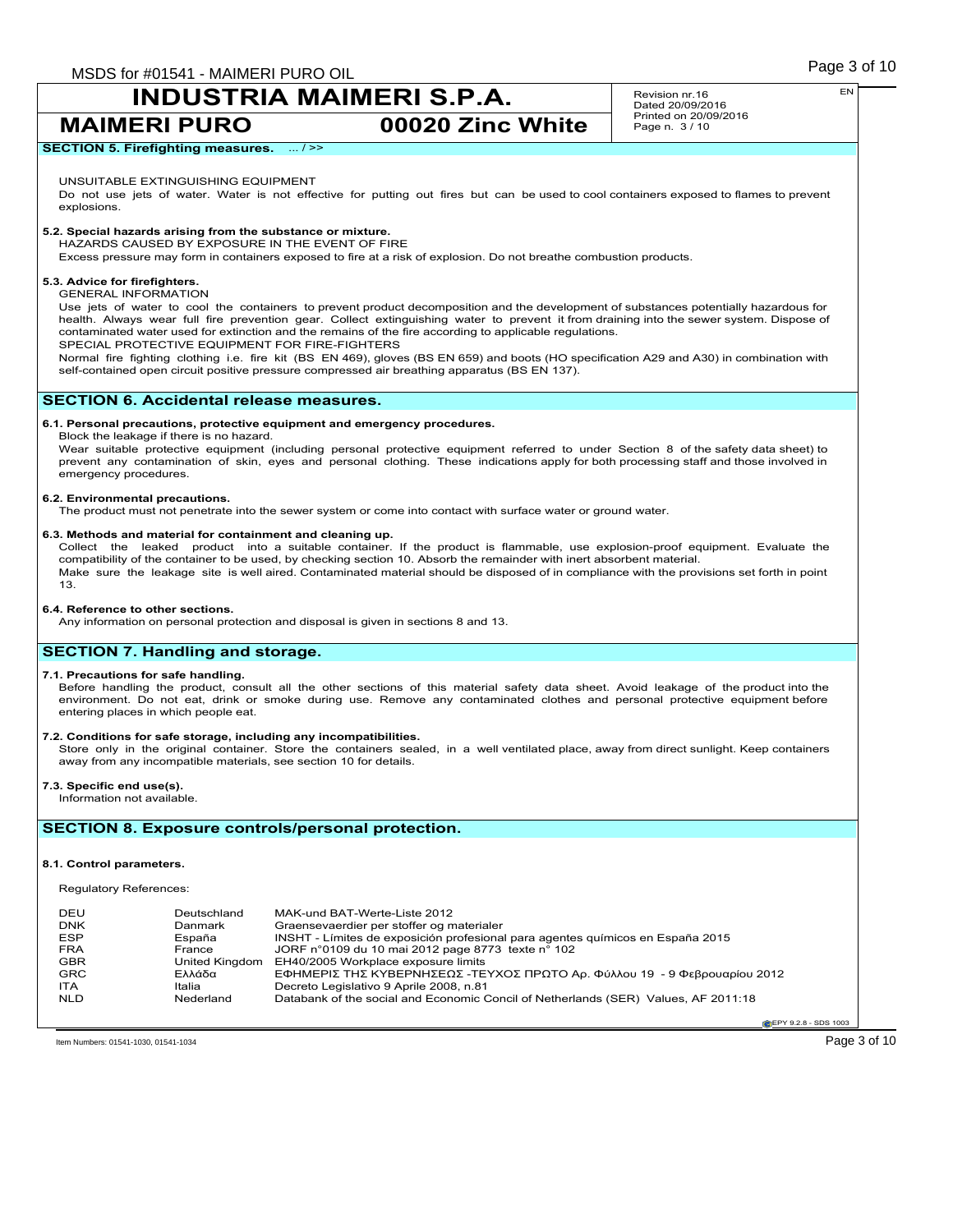### Page 4 of 10 MSDS for #01541 - MAIMERI PURO OIL **INDUSTRIA MAIMERI S.P.A. MAIMERI PURO 00020 Zinc White** Revision nr.16 Dated 20/09/2016 Printed on 20/09/2016 Page n. 4 / 10 EN **CEPY 9.2.8 - SDS 1003 SECTION 8. Exposure controls/personal protection.** ... / >> NOR Norge Veiledning om Administrative normer for forurensning i arbeidsatmosfære<br>
POL Polska ROZPORZADZENIE MINISTRA PRACY I POLITYKI SPOŁECZNEJ z dni POL POlska ROZPORZĄDZENIE MINISTRA PRACY I POLITYKI SPOŁECZNEJ z dnia 16 grudnia 2011r<br>PRT PRT Portugal Ministério da Economia e do Emprego Consolida as prescrições mínimas em matéria de prot Ministério da Economia e do Emprego Consolida as prescrições mínimas em matéria de protecção dos trabalhadores contra os riscos para a segurança e a saúde devido à exposição a agentes químicos no trabalho - Diaro da Republica I 26; 2012-02-06 SWE Sverige Occupational Exposure Limit Values, AF 2011:18<br>TUR Türkiye 2000/39/EC sayılı Direktifin ekidir TUR Türkiye 2000/39/EC sayılı Direktifin ekidir<br>EU OEL EU Directive 2009/161/EU; Directive OEL EU Directive 2009/161/EU; Directive 2006/15/EC; Directive 2004/37/EC; Directive 2000/39/EC.<br>TLV-ACGIH ACGIH 2016 **ACGIH 2016 ZINC OXIDE Threshold Limit Value.**<br>Type Country Type Country TWA/8h STEL/15min<br>mg/m3 ppm mg/m3 ppm mg/m $3$ <br>15 TLV-ACGIH 5 **DIETHYLENE GLYCOL MONOBUTYL ETHER Threshold Limit Value.**<br>Type Country TWA/8h STEL/15min<br>mg/m3 ppm mg/m3 p mg/m3 ppm mg/m3 ppm MAK DEU 100 100 100 TLV DNK 100<br>VLA ESP 100 VLA ESP<br>MAC NLD MAC NLD 9 MAK SWE 15 30 OEL EU 67,5 10 101,2 15 **Distillates (petroleum), hydrotreated light Threshold Limit Value.**<br>Type Country TWA/8h STEL/15min<br>mg/m3 ppm mg/m3 p mg/m3 ppm mg/m3 ppm<br>1200 165 VLEP ITA 1200 165 OEL EU 1200 165 **1,2,4-TRIMETHYLBENZENE Threshold Limit Value.**<br>Type Country TWA/8h STEL/15min mg/m3 ppm mg/m3 ppm<br>100 20 200 40 AGW DEU 100 20 200 40 MAK DEU 20 40 TLV DNK 100 20 VLA ESP 100 20 VLEP FRA 100 20 250 50 WEL GBR 25 TLV GRC 125 25 VLEP ITA 100 20 OEL NLD 100 200 TLV NOR 100 20 NDS POL 100 170 VLE PRT 100 20 MAK SWE 120 25 170 35 ESD TUR 100 20 OEL EU 100 20 TLV-ACGIH 123 25 Legend: (C) = CEILING ; INHAL = Inhalable Fraction ; RESP = Respirable Fraction ; THORA = Thoracic Fraction. **8.2. Exposure controls.** As the use of adequate technical equipment must always take priority over personal protective equipment, make sure that the workplace is well aired through effective local aspiration. HAND PROTECTION Protect hands with category III work gloves (see standard EN 374).

Item Numbers: 01541-1030, 01541-1034 Page 4 of 10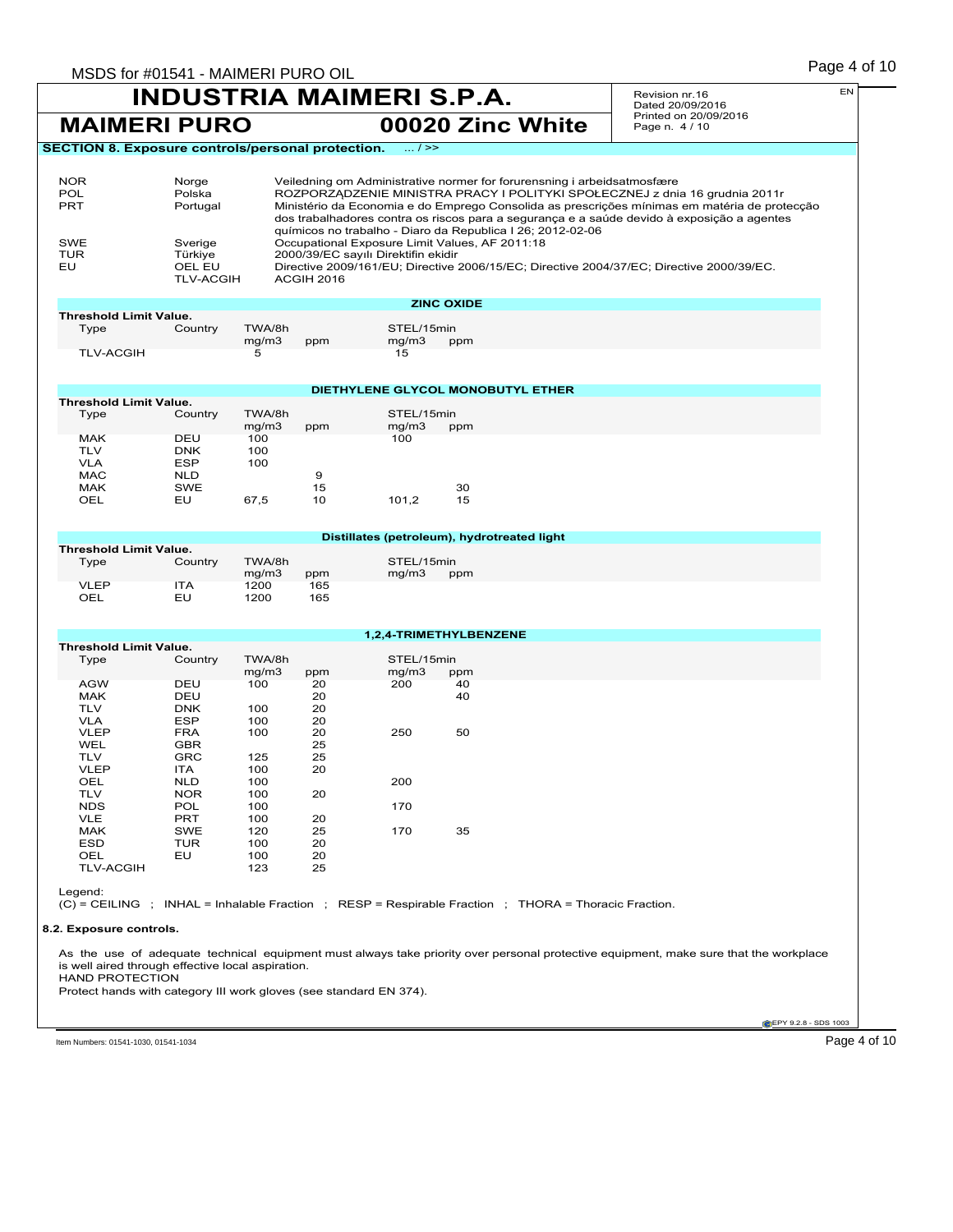**MAIMERI PURO 00020 Zinc White**

Revision nr.16 Dated 20/09/2016 Printed on 20/09/2016 Page n. 5 / 10

EN

### **SECTION 8. Exposure controls/personal protection.** ... / >> The following should be considered when choosing work glove material: compatibility, degradation, failure time and permeability. The work gloves' resistance to chemical agents should be checked before use, as it can be unpredictable. The gloves' wear time depends on the duration and type of use. SKIN PROTECTION

Wear category I professional long-sleeved overalls and safety footwear (see Directive 89/686/EEC and standard EN ISO 20344). Wash body with soap and water after removing protective clothing.

EYE PROTECTION

Wear airtight protective goggles (see standard EN 166).

RESPIRATORY PROTECTION

If the threshold value (e.g. TLV-TWA) is exceeded for the substance or one of the substances present in the product, use a mask with a type B filter whose class (1, 2 or 3) must be chosen according to the limit of use concentration. (see standard EN 14387). In the presence of gases or vapours of various kinds and/or gases or vapours containing particulate (aerosol sprays, fumes, mists, etc.) combined filters are required.

Respiratory protection devices must be used if the technical measures adopted are not suitable for restricting the worker's exposure to the threshold values considered. The protection provided by masks is in any case limited.

If the substance considered is odourless or its olfactory threshold is higher than the corresponding TLV-TWA and in the case of an emergency, wear open-circuit compressed air breathing apparatus (in compliance with standard EN 137) or external air-intake breathing<br>apparatus (in compliance with standard EN 138). For a correct choice of respiratory prot ENVIRONMENTAL EXPOSURE CONTROLS.

The emissions generated by manufacturing processes, including those generated by ventilation equipment, should be checked to ensure compliance with environmental standards.

Product residues must not be indiscriminately disposed of with waste water or by dumping in waterways.

### **SECTION 9. Physical and chemical properties.**

**9.1. Information on basic physical and chemical properties.**

| Appearance                                   | paste                               |
|----------------------------------------------|-------------------------------------|
| Colour                                       | white                               |
| Odour                                        | OIL                                 |
| Odour threshold.                             | Not available.                      |
| pH.                                          |                                     |
| Melting point / freezing point.              | Not available.                      |
| Initial boiling point.                       | Not available.                      |
| Boiling range.                               | Not available.                      |
| Flash point.<br>$\geq$                       | $^{\circ}$ C.<br>60                 |
| <b>Evaporation Rate</b>                      | Not available.                      |
| Flammability of solids and gases             | Not available.                      |
| Lower inflammability limit.                  | Not available.                      |
| Upper inflammability limit.                  | Not available.                      |
| Lower explosive limit.                       | Not available.                      |
| Upper explosive limit.                       | Not available.                      |
| Vapour pressure.                             | Not available.                      |
| Vapour density                               | Not available.                      |
| Relative density.                            | 0.2                                 |
| Solubility                                   | INSOLUBLE, DILUTE WITH WHITE SPIRIT |
| Partition coefficient: n-octanol/water       | Not available.                      |
| Auto-ignition temperature.                   | Not available.                      |
| Decomposition temperature.                   | Not available.                      |
| Viscosity                                    | Not available.                      |
| <b>Explosive properties</b>                  | Not available.                      |
| Oxidising properties                         | Not available.                      |
| 9.2. Other information.                      |                                     |
| Total solids $(250^{\circ}C / 482^{\circ}F)$ | 99,52 %                             |
| VOC (Directive 2010/75/EC):                  | $0,48\% - 12,85$<br>g/litre.        |
| VOC (volatile carbon) :                      | $0,40\%$ - 10,89<br>g/litre.        |
|                                              |                                     |

## **SECTION 10. Stability and reactivity.**

**10.1. Reactivity.**

There are no particular risks of reaction with other substances in normal conditions of use.

### **10.2. Chemical stability.**

The product is stable in normal conditions of use and storage.

**EPY 9.2.8 - SDS 1003** 

Item Numbers: 01541-1030, 01541-1034 Page 5 of 10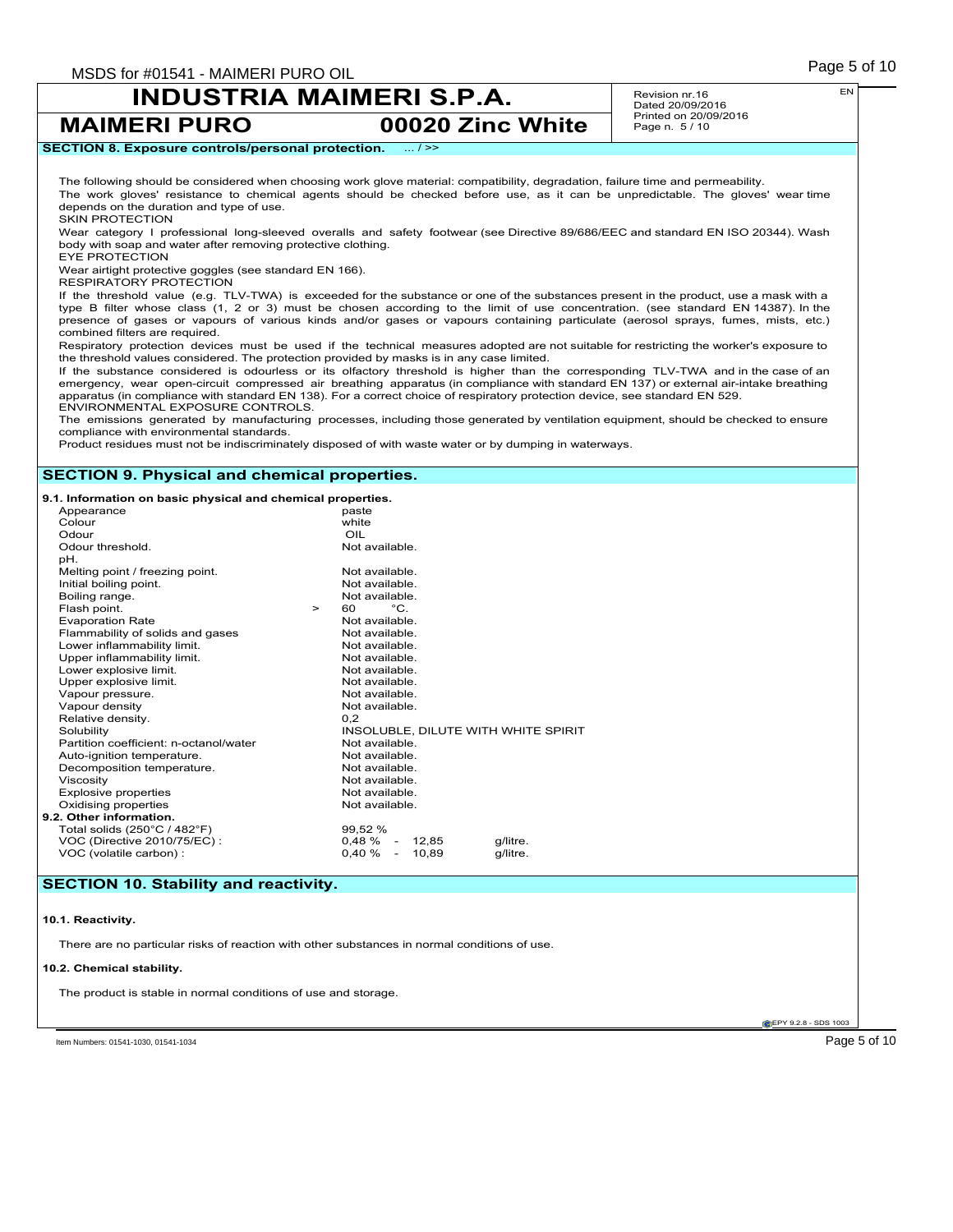Revision nr.16 Dated 20/09/2016 Page n. 6 / 10

**MAIMERI PURO 00020 Zinc White** Printed on 20/09/2016 **SECTION 10. Stability and reactivity.** ... / >> **10.3. Possibility of hazardous reactions.** No hazardous reactions are foreseeable in normal conditions of use and storage. **10.4. Conditions to avoid.** None in particular. However the usual precautions used for chemical products should be respected. **10.5. Incompatible materials.** Information not available. **10.6. Hazardous decomposition products.** Information not available. **SECTION 11. Toxicological information. 11.1. Information on toxicological effects.** ACUTE TOXICITY. LC50 (Inhalation - vapours) of the mixture: Not classified (no significant component).<br>
LC50 (Inhalation - mists / powders) of the mixture: Not classified (no significant component). LC50 (Inhalation - mists / powders) of the mixture:<br>LD50 (Oral) of the mixture: LD50 (Oral) of the mixture: Not classified (no significant component).<br>
LD50 (Dermal) of the mixture: Not classified (no significant component). Not classified (no significant component). SKIN CORROSION / IRRITATION. Does not meet the classification criteria for this hazard class. SERIOUS EYE DAMAGE / IRRITATION. Does not meet the classification criteria for this hazard class. RESPIRATORY OR SKIN SENSITISATION. Does not meet the classification criteria for this hazard class. **GERM CELL MUTAGENICITY** Does not meet the classification criteria for this hazard class. CARCINOGENICITY. Does not meet the classification criteria for this hazard class. REPRODUCTIVE TOXICITY. Does not meet the classification criteria for this hazard class. STOT - SINGLE EXPOSURE. Does not meet the classification criteria for this hazard class. STOT - REPEATED EXPOSURE. Does not meet the classification criteria for this hazard class. ASPIRATION HAZARD. Does not meet the classification criteria for this hazard class. **SECTION 12. Ecological information.** This product is dangerous for the environment and highly toxic for aquatic organisms. In the long term, it have negative effects on aquatic environment. **12.1. Toxicity.** Information not available. **12.2. Persistence and degradability.**

**CEPY 9.2.8 - SDS 1003** 

Item Numbers: 01541-1030, 01541-1034 Page 6 of 10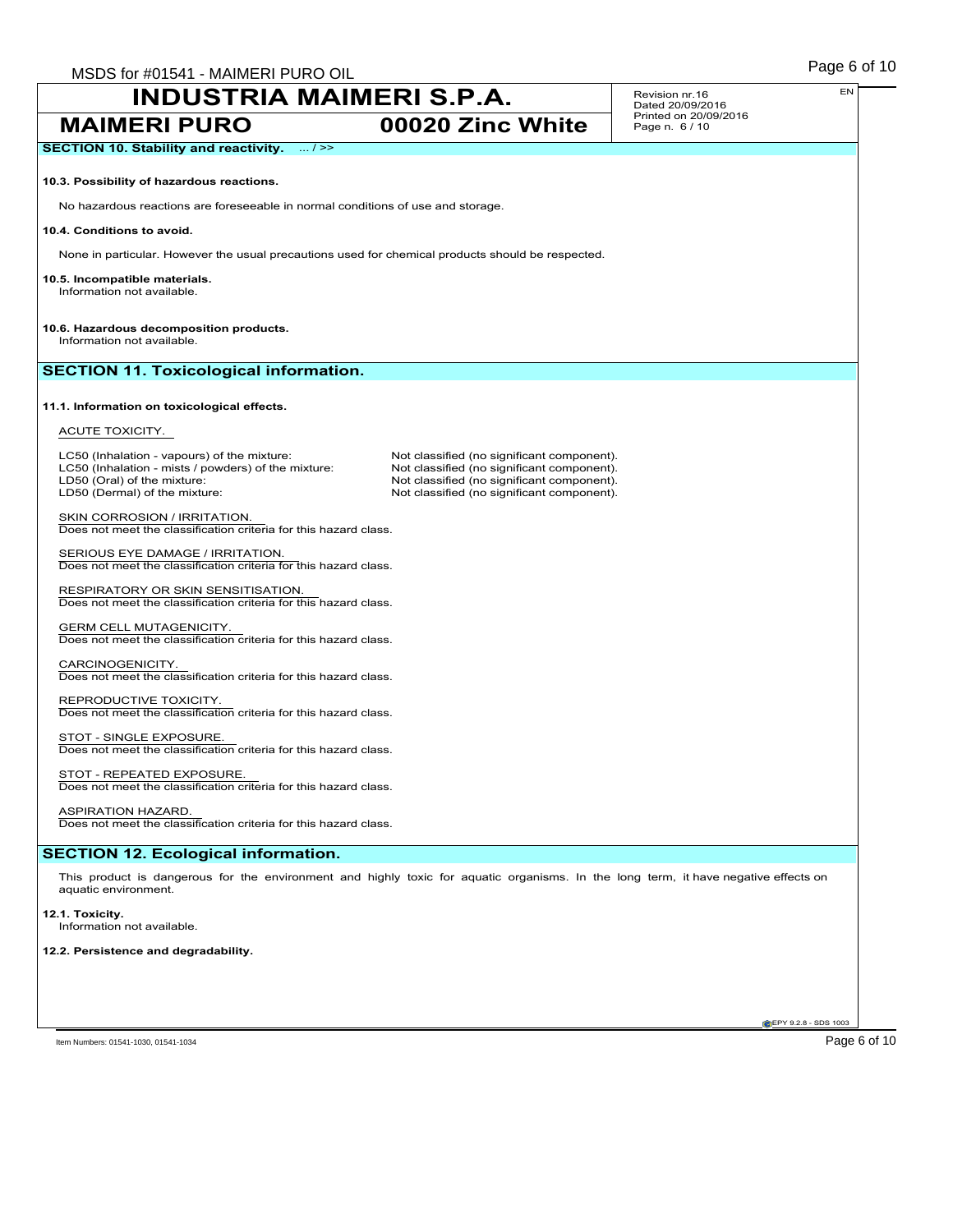| <b>MAIMERI PURO</b>                                                                                                                                                                                                                                                                                                                                                                                                                                                                                                                                                           |                                                  | 00020 Zinc White                                                                                                         | Printed on 20/09/2016<br>Page n. 7/10 |
|-------------------------------------------------------------------------------------------------------------------------------------------------------------------------------------------------------------------------------------------------------------------------------------------------------------------------------------------------------------------------------------------------------------------------------------------------------------------------------------------------------------------------------------------------------------------------------|--------------------------------------------------|--------------------------------------------------------------------------------------------------------------------------|---------------------------------------|
| <b>SECTION 12. Ecological information.</b>                                                                                                                                                                                                                                                                                                                                                                                                                                                                                                                                    | $\ldots$ / >>                                    |                                                                                                                          |                                       |
| 1,2,4-TRIMETHYLBENZENE<br>Solubility in water.<br>Rapidly biodegradable.<br>12.3. Bioaccumulative potential.                                                                                                                                                                                                                                                                                                                                                                                                                                                                  |                                                  | $0,1 - 100$ mg/l                                                                                                         |                                       |
| 1,2,4-TRIMETHYLBENZENE<br>Partition coefficient: n-octanol/water.<br>BCF.                                                                                                                                                                                                                                                                                                                                                                                                                                                                                                     |                                                  | 3,65<br>243                                                                                                              |                                       |
| 12.4. Mobility in soil.                                                                                                                                                                                                                                                                                                                                                                                                                                                                                                                                                       |                                                  |                                                                                                                          |                                       |
| 1,2,4-TRIMETHYLBENZENE<br>Partition coefficient: soil/water.                                                                                                                                                                                                                                                                                                                                                                                                                                                                                                                  |                                                  | 3,04                                                                                                                     |                                       |
| 12.5. Results of PBT and vPvB assessment.                                                                                                                                                                                                                                                                                                                                                                                                                                                                                                                                     |                                                  |                                                                                                                          |                                       |
|                                                                                                                                                                                                                                                                                                                                                                                                                                                                                                                                                                               |                                                  | On the basis of available data, the product does not contain any PBT or vPvB in percentage greater than 0,1%.            |                                       |
| 12.6. Other adverse effects.                                                                                                                                                                                                                                                                                                                                                                                                                                                                                                                                                  |                                                  |                                                                                                                          |                                       |
| Information not available.                                                                                                                                                                                                                                                                                                                                                                                                                                                                                                                                                    |                                                  |                                                                                                                          |                                       |
|                                                                                                                                                                                                                                                                                                                                                                                                                                                                                                                                                                               | <b>SECTION 13. Disposal considerations.</b>      |                                                                                                                          |                                       |
| 13.1. Waste treatment methods.<br>Reuse, when possible. Product residues should be considered special hazardous waste. The hazard level of waste containing this<br>product should be evaluated according to applicable regulations.<br>Disposal must be performed through an authorised waste management firm, in compliance with national and local regulations.<br>Waste transportation may be subject to ADR restrictions.<br>CONTAMINATED PACKAGING<br>Contaminated packaging must be recovered or disposed of in compliance with national waste management regulations. |                                                  |                                                                                                                          |                                       |
| <b>SECTION 14. Transport information.</b>                                                                                                                                                                                                                                                                                                                                                                                                                                                                                                                                     |                                                  |                                                                                                                          |                                       |
|                                                                                                                                                                                                                                                                                                                                                                                                                                                                                                                                                                               |                                                  | INFORMATION ON TRANSPORT OUTSIDE EU MEMBER NATIONS: NOT USDOT OR IMO REGULATED.                                          |                                       |
| 14.1. UN number.                                                                                                                                                                                                                                                                                                                                                                                                                                                                                                                                                              |                                                  |                                                                                                                          |                                       |
| 3082<br>ADR / RID, IMDG, IATA:                                                                                                                                                                                                                                                                                                                                                                                                                                                                                                                                                |                                                  |                                                                                                                          |                                       |
| ADR / RID:                                                                                                                                                                                                                                                                                                                                                                                                                                                                                                                                                                    | not submitted to ADR provisions.                 | In accordance with Special Provision 375, this product, when is packed in receptacles of a capacity $\leq$ 5Kg or 5L, is |                                       |
| IMDG:                                                                                                                                                                                                                                                                                                                                                                                                                                                                                                                                                                         | or 5L, is not submitted to IMDG Code provisions. | In accordance with Section 2.10.2.7 of IMDG Code, this product, when is packed in receptacles of a capacity $\leq$ 5Kg   |                                       |
| IATA:                                                                                                                                                                                                                                                                                                                                                                                                                                                                                                                                                                         | submitted to IATA dangerous goods regulations.   | In accordance with SP A197, this product, when is packed in receptacles of a capacity $\leq$ 5Kg or 5L, is not           |                                       |

### **14.2. UN proper shipping name.**

| ADR / RID: | ENVIRONMENTALLY HAZARDOUS SUBSTANCE, LIQUID, N.O.S. (ZINC OXIDE) |
|------------|------------------------------------------------------------------|
| IMDG:      | ENVIRONMENTALLY HAZARDOUS SUBSTANCE, LIQUID, N.O.S. (ZINC OXIDE) |
| IATA:      | ENVIRONMENTALLY HAZARDOUS SUBSTANCE, LIQUID, N.O.S. (ZINC OXIDE) |

EPY 9.2.8 - SDS 1003

EN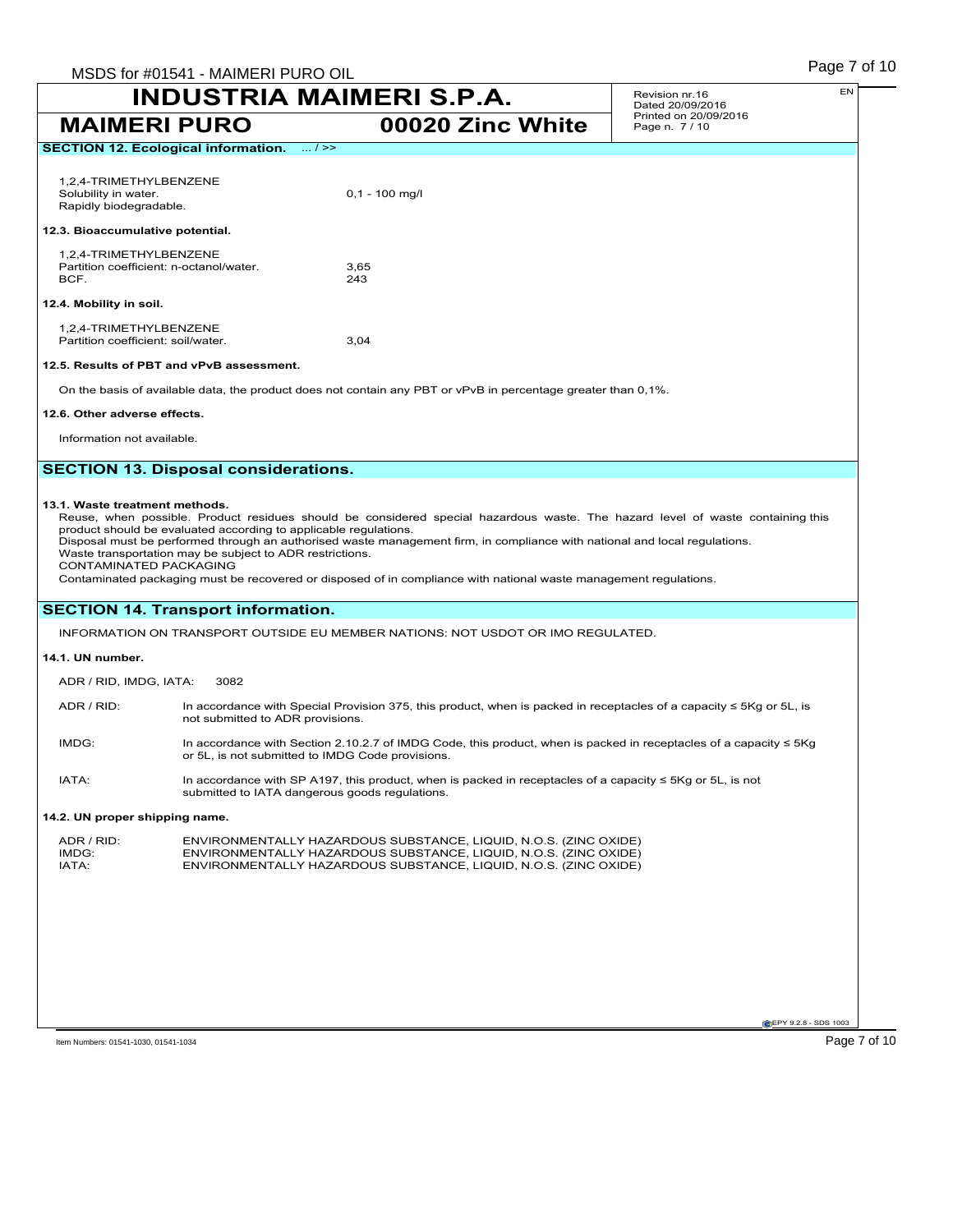|                                     | MSDS for #01541 - MAIMERI PURO OIL<br><b>INDUSTRIA MAIMERI S.P.A.</b>              |                                                                                                                 | Revision nr.16                                             | EN                           |
|-------------------------------------|------------------------------------------------------------------------------------|-----------------------------------------------------------------------------------------------------------------|------------------------------------------------------------|------------------------------|
|                                     | <b>MAIMERI PURO</b>                                                                | 00020 Zinc White                                                                                                | Dated 20/09/2016<br>Printed on 20/09/2016                  |                              |
|                                     | <b>SECTION 14. Transport information.</b><br>$\dots/>>$                            |                                                                                                                 | Page n. 8 / 10                                             |                              |
|                                     |                                                                                    |                                                                                                                 |                                                            |                              |
| 14.3. Transport hazard class(es).   |                                                                                    |                                                                                                                 |                                                            |                              |
| ADR / RID:                          | Class: 9<br>Label: 9                                                               |                                                                                                                 |                                                            |                              |
| IMDG:                               | Class: 9<br>Label: 9                                                               |                                                                                                                 |                                                            |                              |
|                                     |                                                                                    |                                                                                                                 |                                                            |                              |
| IATA:                               | Class: 9<br>Label: 9                                                               |                                                                                                                 |                                                            |                              |
| 14.4. Packing group.                |                                                                                    |                                                                                                                 |                                                            |                              |
| ADR / RID, IMDG, IATA:              | Ш                                                                                  |                                                                                                                 |                                                            |                              |
| 14.5. Environmental hazards.        |                                                                                    |                                                                                                                 |                                                            |                              |
| ADR / RID:                          | Environmentally Hazardous.                                                         |                                                                                                                 |                                                            |                              |
| IMDG:                               | Marine Pollutant.                                                                  |                                                                                                                 |                                                            |                              |
| IATA:                               | Environmentally Hazardous.                                                         |                                                                                                                 |                                                            |                              |
| 14.6. Special precautions for user. |                                                                                    |                                                                                                                 |                                                            |                              |
| ADR / RID:                          | HIN - Kemler: 90                                                                   | Limited Quantities: 5 L                                                                                         | Tunnel restriction code: (E)                               |                              |
| IMDG:<br>IATA:                      | Special Provision: -<br>EMS: F-A, S-F<br>Cargo:<br>Pass.:<br>Special Instructions: | Limited Quantities: 5 L<br>Maximum quantity: 450 L<br>Maximum quantity: 450 L<br>A97, A158, A197                | Packaging instructions: 964<br>Packaging instructions: 964 |                              |
|                                     | 14.7. Transport in bulk according to Annex II of Marpol and the IBC Code.          |                                                                                                                 |                                                            |                              |
| Information not relevant.           |                                                                                    |                                                                                                                 |                                                            |                              |
|                                     | <b>SECTION 15. Regulatory information.</b>                                         |                                                                                                                 |                                                            |                              |
|                                     |                                                                                    |                                                                                                                 |                                                            |                              |
|                                     |                                                                                    | 15.1. Safety, health and environmental regulations/legislation specific for the substance or mixture.           |                                                            |                              |
|                                     | Seveso Category - Directive 2012/18/EC:                                            | E <sub>1</sub>                                                                                                  |                                                            |                              |
| Product.                            |                                                                                    | Restrictions relating to the product or contained substances pursuant to Annex XVII to EC Regulation 1907/2006. |                                                            |                              |
| Point.<br>Contained substance.      | 3                                                                                  |                                                                                                                 |                                                            |                              |
| Point.                              | 55                                                                                 | DIETHYLENE GLYCOL MONOBUTYL ETHER                                                                               |                                                            |                              |
|                                     | Substances in Candidate List (Art. 59 REACH).                                      | On the basis of available data, the product does not contain any SVHC in percentage greater than 0,1%.          |                                                            |                              |
| None.                               | Substances subject to authorisarion (Annex XIV REACH).                             |                                                                                                                 |                                                            |                              |
| None.                               | Substances subject to exportation reporting pursuant to (EC) Reg. 649/2012:        |                                                                                                                 |                                                            |                              |
|                                     |                                                                                    |                                                                                                                 |                                                            | <b>@EPY 9.2.8 - SDS 1003</b> |
|                                     |                                                                                    |                                                                                                                 |                                                            |                              |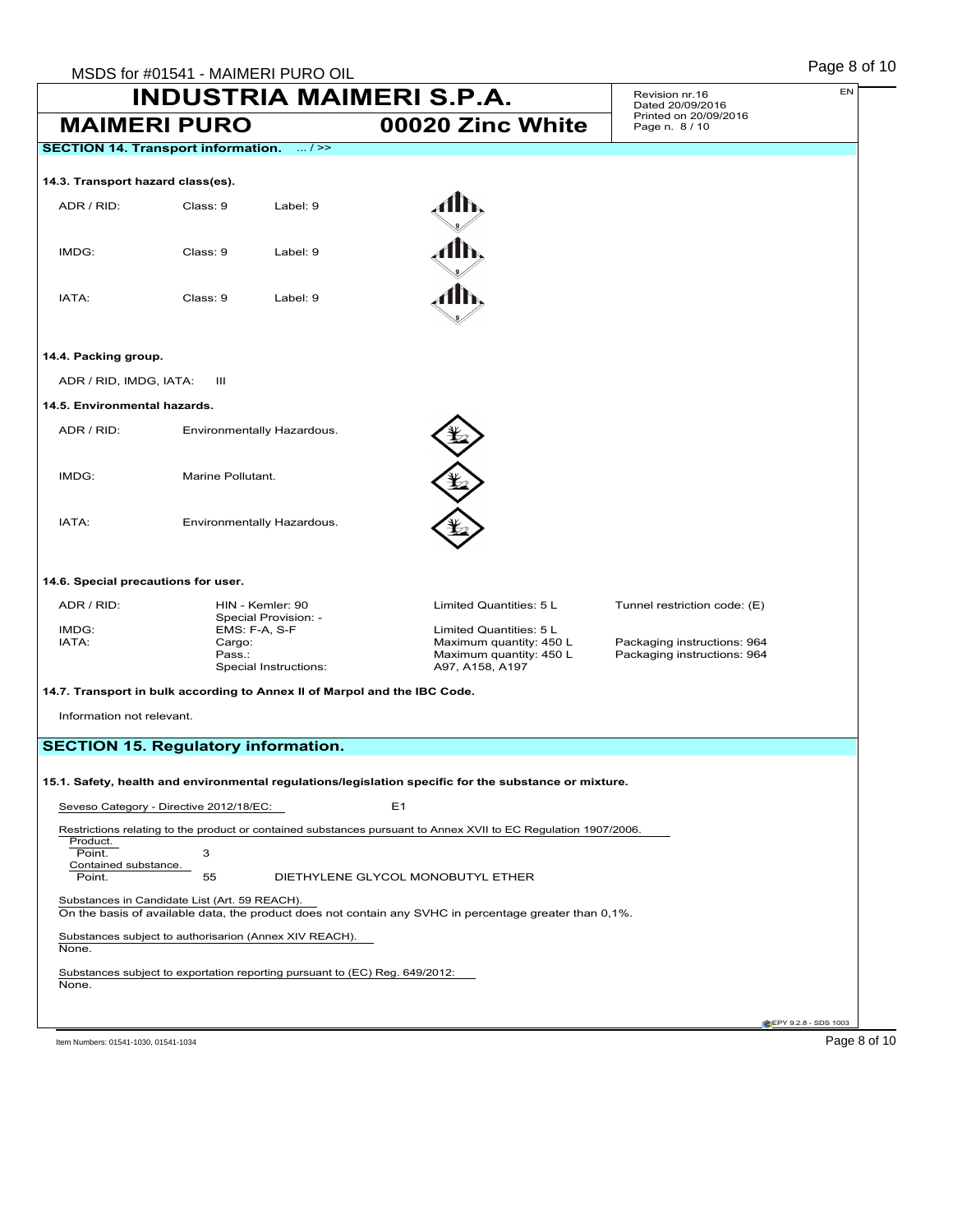**MAIMERI PURO 00020 Zinc White**

Revision nr.16 Dated 20/09/2016 Printed on 20/09/2016 Page n. 9 / 10

**SECTION 15. Regulatory information.** ... / >>

Substances subject to the Rotterdam Convention: None.

Substances subject to the Stockholm Convention: None.

Healthcare controls. Information not available.

### **15.2. Chemical safety assessment.**

No chemical safety assessment has been processed for the mixture and the substances it contains.

### **SECTION 16. Other information.**

Text of hazard (H) indications mentioned in section 2-3 of the sheet:

| Flam. Lig. 3             | Flammable liquid, category 3                                       |
|--------------------------|--------------------------------------------------------------------|
| <b>Acute Tox. 4</b>      | Acute toxicity, category 4                                         |
| Asp. Tox. 1              | Aspiration hazard, category 1                                      |
| Eye Irrit. 2             | Eye irritation, category 2                                         |
| Skin Irrit. 2            | Skin irritation, category 2                                        |
| STOT SE3                 | Specific target organ toxicity - single exposure, category 3       |
| <b>Aquatic Acute 1</b>   | Hazardous to the aquatic environment, acute toxicity, category 1   |
| <b>Aquatic Chronic 1</b> | Hazardous to the aquatic environment, chronic toxicity, category 1 |
| <b>Aquatic Chronic 2</b> | Hazardous to the aquatic environment, chronic toxicity, category 2 |
| <b>Aquatic Chronic 3</b> | Hazardous to the aquatic environment, chronic toxicity, category 3 |
| <b>Aquatic Chronic 4</b> | Hazardous to the aquatic environment, chronic toxicity, category 4 |
| H226                     | Flammable liquid and vapour.                                       |
| H332                     | Harmful if inhaled.                                                |
| H304                     | May be fatal if swallowed and enters airways.                      |
| H319                     | Causes serious eye irritation.                                     |
| H315                     | Causes skin irritation.                                            |
| H335                     | May cause respiratory irritation.                                  |
| H400                     | Very toxic to aquatic life.                                        |
| H410                     | Very toxic to aquatic life with long lasting effects.              |
| H411                     | Toxic to aquatic life with long lasting effects.                   |
| H412                     | Harmful to aquatic life with long lasting effects.                 |
| H413                     | May cause long lasting harmful effects to aquatic life.            |

LEGEND:

- ADR: European Agreement concerning the carriage of Dangerous goods by Road
- CAS NUMBER: Chemical Abstract Service Number
- CE50: Effective concentration (required to induce a 50% effect)
- CE NUMBER: Identifier in ESIS (European archive of existing substances)
- CLP: EC Regulation 1272/2008
- DNEL: Derived No Effect Level
- EmS: Emergency Schedule
- GHS: Globally Harmonized System of classification and labeling of chemicals
- IATA DGR: International Air Transport Association Dangerous Goods Regulation
- IC50: Immobilization Concentration 50%
- IMDG: International Maritime Code for dangerous goods
- IMO: International Maritime Organization
- INDEX NUMBER: Identifier in Annex VI of CLP
- LC50: Lethal Concentration 50%
- LD50: Lethal dose 50%
- OEL: Occupational Exposure Level
- PBT: Persistent bioaccumulative and toxic as REACH Regulation
- PEC: Predicted environmental Concentration
- PEL: Predicted exposure level
- PNEC: Predicted no effect concentration
- REACH: EC Regulation 1907/2006

**CEPY 9.2.8 - SDS 1003** 

EN